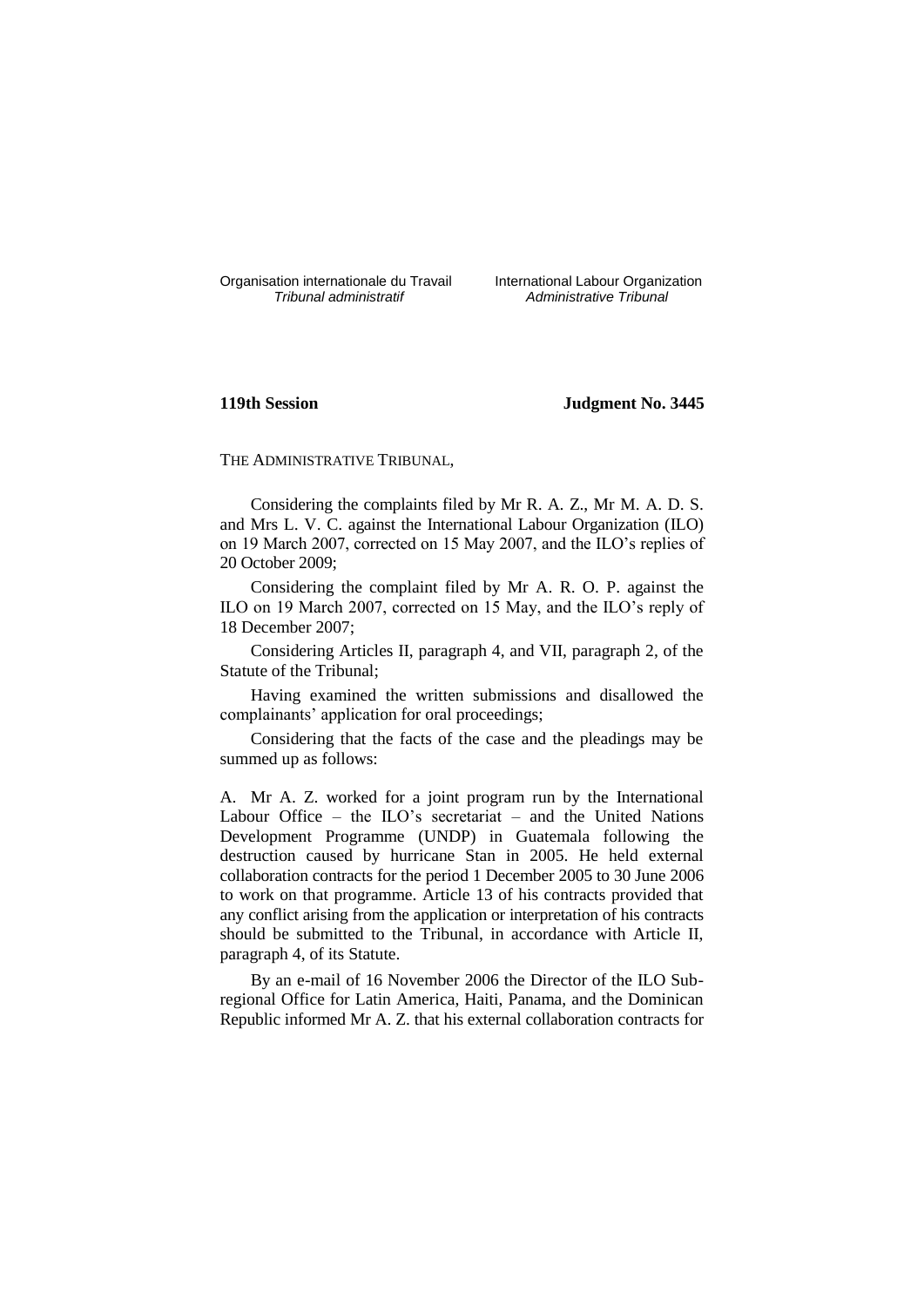March, April and June 2006 were rescinded as she was not satisfied with his performance and behaviour. The complainant impugns that decision before the Tribunal. Mrs V. C., Mr D. S. and Mr O. P., who worked on the same project as external collaborators, and whose contracts also included an article providing for the competence of the Tribunal in case of conflict, filed a complaint with the Tribunal on the same date, impugning the decision of 16 November 2006.

B. The complainants contend that some of their external collaboration contracts were signed after they had actually performed the corresponding work. They criticise the ILO for the delay in dealing with their contracts and in paying their remuneration, which caused them emotional stress and financial damage. They submit that they worked between 1 and 13 July 2006 without being paid. Mr A. Z. further contends that he suffered financial damage in that he made advance payments using his own money to finance the end of the project he was working on, and to finance the living expenses and remuneration of some members of his team. He submits that the decision to rescind his contracts was biased and unfair.

The complainants ask the Tribunal to annul the decision of 16 November 2006 and to order the ILO to pay to Mr A. Z. "professional fees" for the months of March, April and June 2006. They seek the payment of their professional fees for the period 1 to 13 July 2006, together with moral damages and compensation for "Collection Procedures Expenses".

C. In its replies the ILO contends that the complaints are time-barred and hence irreceivable. Mr A. Z. received final notification on 16 November 2006 that his contracts for March, April and June 2006 would be rescinded, but he filed his complaint with the Tribunal only on 19 March 2007. The claims for payment of professional fees for the period 1 to 13 July 2006 put forward by Mr A. Z., Mrs V. C. and Mr D. S. are also time-barred given that they were informed on 18 July 2006 that no contract would be offered for that period, and they filed their complaints with the Tribunal only on 19 March 2007.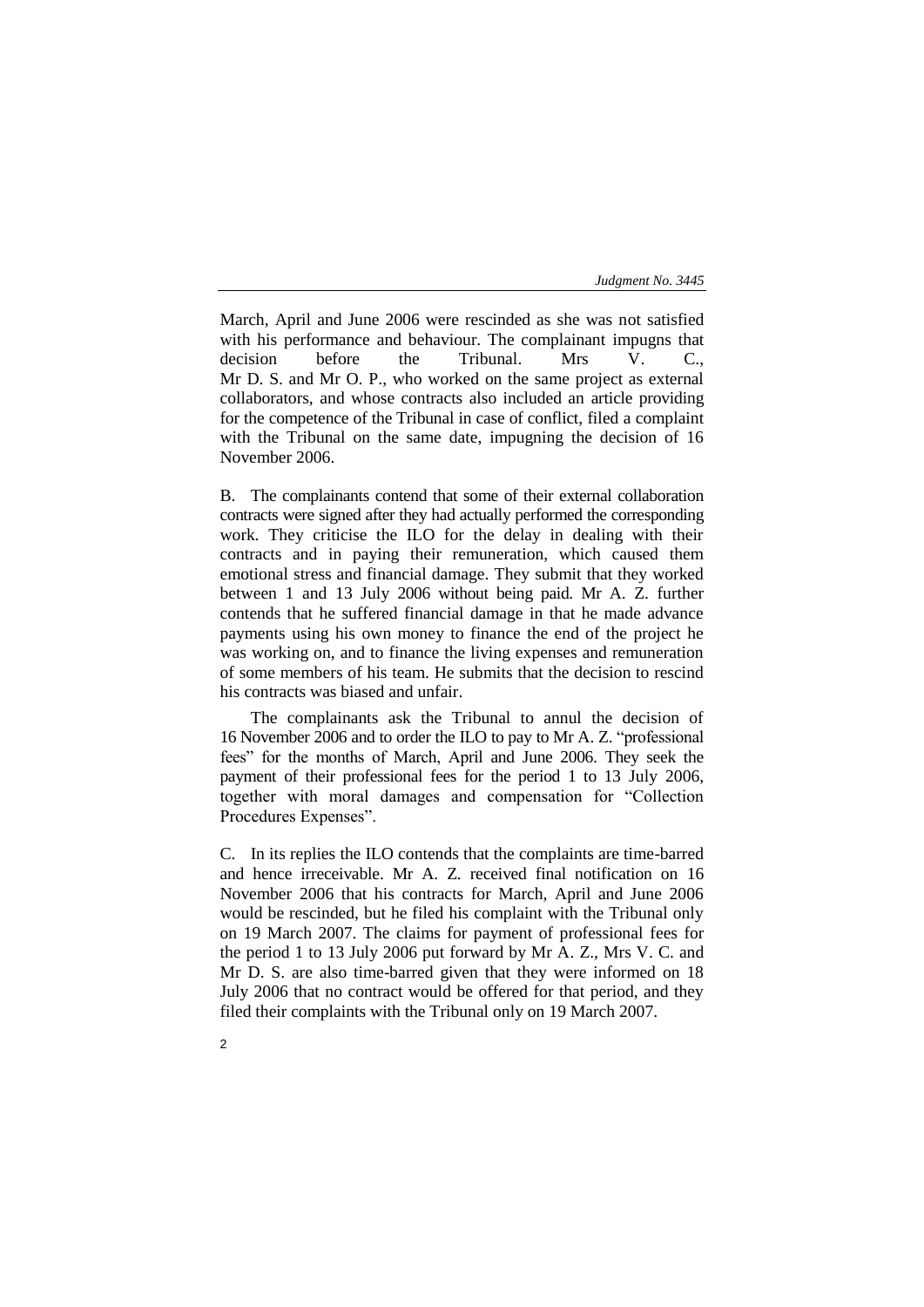The ILO submits that the complaints filed by Mrs V. C. and Mr D. S. are procedurally flawed given that they indicate on their complaint forms that they impugn the decision dated 16 November 2006 by which Mr A. Z. was informed that his contracts were rescinded. They have no standing to bring a complaint against that decision and they have failed to impugn a final decision regarding the alleged failure to pay their professional fees.

On the merits, it asserts that the decision to rescind Mr A. Z. contracts for March, April and June 2006 was justified given that he had not submitted the report which conditioned the payment of his professional fees. The ILO was under no obligation to pay professional fees for Mr A. Z., Mrs V. C. or Mr D. S. for the period 1 to 13 July 2006 as they had not been asked to perform the work they did. It nevertheless offered to pay them in recognition that service had indeed been provided, but they refused the payment.

Regarding Mr O. P. complaint, the ILO submits that he is in a different position in fact and in law to that of the three other complainants because his external collaboration contract covered the month of July 2006 whereas the other complainants held contracts only up to June 2006. Mr O. P. was paid his professional fees for the period 1 to 13 July 2006. The other claim he makes regarding the decision to rescind Mr A. Z. contracts relates to a third party and is therefore irreceivable; so are his claims for damages. The ILO adds that in the event that Mr O. P. does not withdraw his complaint, it asks the Tribunal to order him to reimburse the costs it incurred with respect to his case given its frivolous nature.

## CONSIDERATIONS

1. Mr A. Z. was the National Programme Manager for the ILO's Employment Intensive Investment Programme, an ILO initiative that was part of the UNDP's Emergency Joint Program after hurricane Stan hit Guatemala in 2005. His written contracts spanned the period from 1 December 2005 to 30 June 2006. He continued to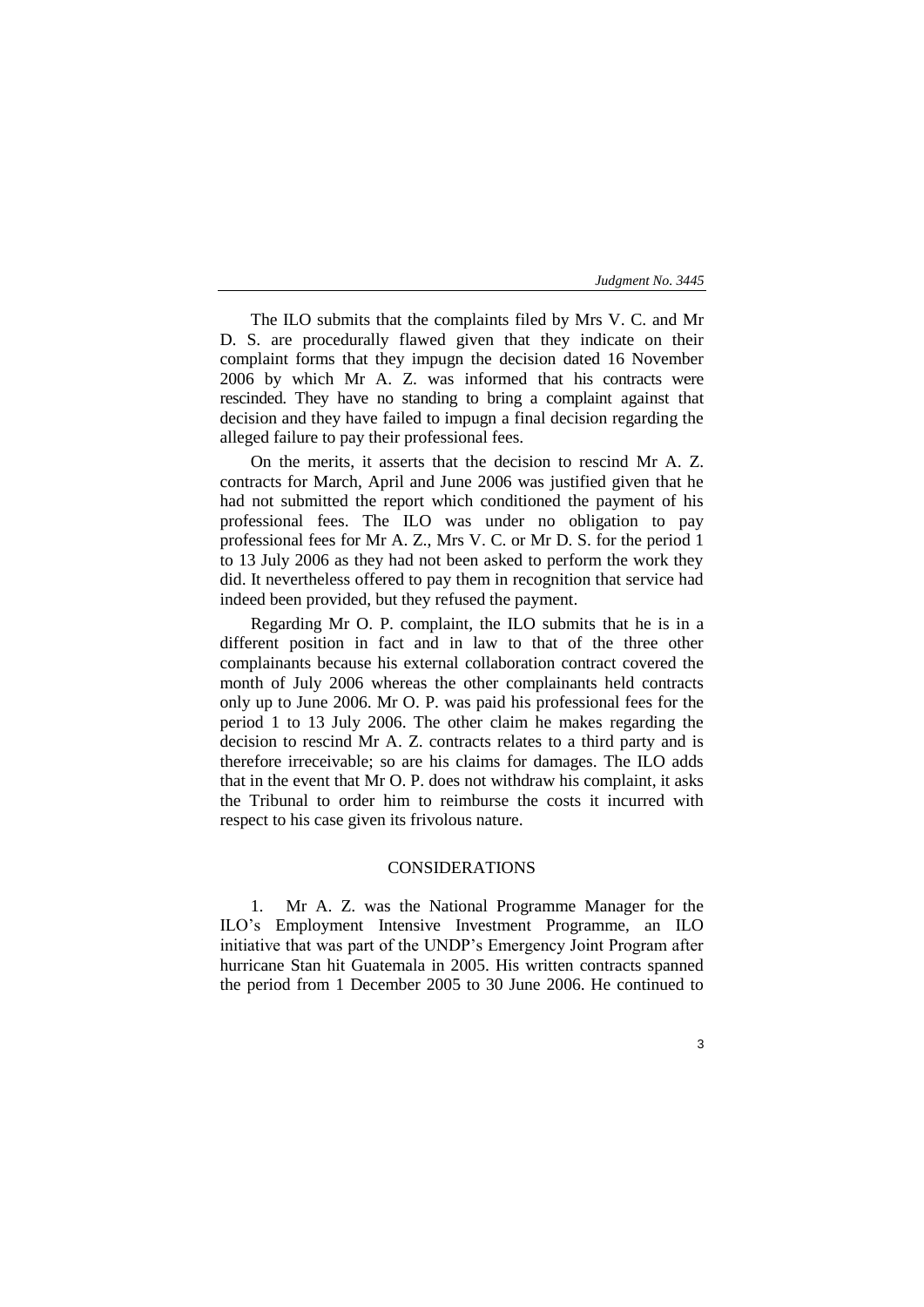work from 1 to 13 July 2006 without a contract being in place for this period.

2. Mr A. Z. contests the ILO's decision to rescind his contracts without payment for March, April and June of 2006 on the ground that he failed to file the required monthly reports. In addition to claiming the payment of his professional fees for those three months, he also seeks payment of his professional fees for the time he worked in July, moral damages, reimbursement of project expenditures and costs.

3. At the time Mr A. Z. filed his complaint, three other individuals, Mr D. S., Mrs V. C. and Mr O. P. filed complaints with the Tribunal arising from work on the same project. Mrs V. C. and Mr D. S. also worked for the ILO/UNDP Emergency Joint Program. Their written contracts spanned the same periods as those of Mr A. Z. and they also worked from 1 to 13 July 2006 without a contract being in place for this period. They contest the ILO's failure to pay them their professional fees for the period they worked in July and claim moral damages, reimbursement of expenditures for the project and costs. They also contest the decision to rescind Mr A. Z. contracts for March, April and June 2006.

4. Mr O. P. worked for the same program as the other complainants on a written contract for the period 1 May 2006 to 31 July 2006. He claims, among other things, that he is still owed his professional fees for the period 1 to 13 July 2006. As will become evident, any further consideration of the facts of this case is unnecessary.

5. The ILO applies for the joinder of Mr A. Z. complaint with those of Mr D. S. and Mrs V. C. The Organization also notes that while Mr O. P. is not in the same position in fact and law as the other complainants, it is not opposed to the Tribunal's adjudication of his complaint with theirs.

6. It is well settled that complaints should only be joined if they raise the same issues of fact and law (Judgment 1541, under 3). While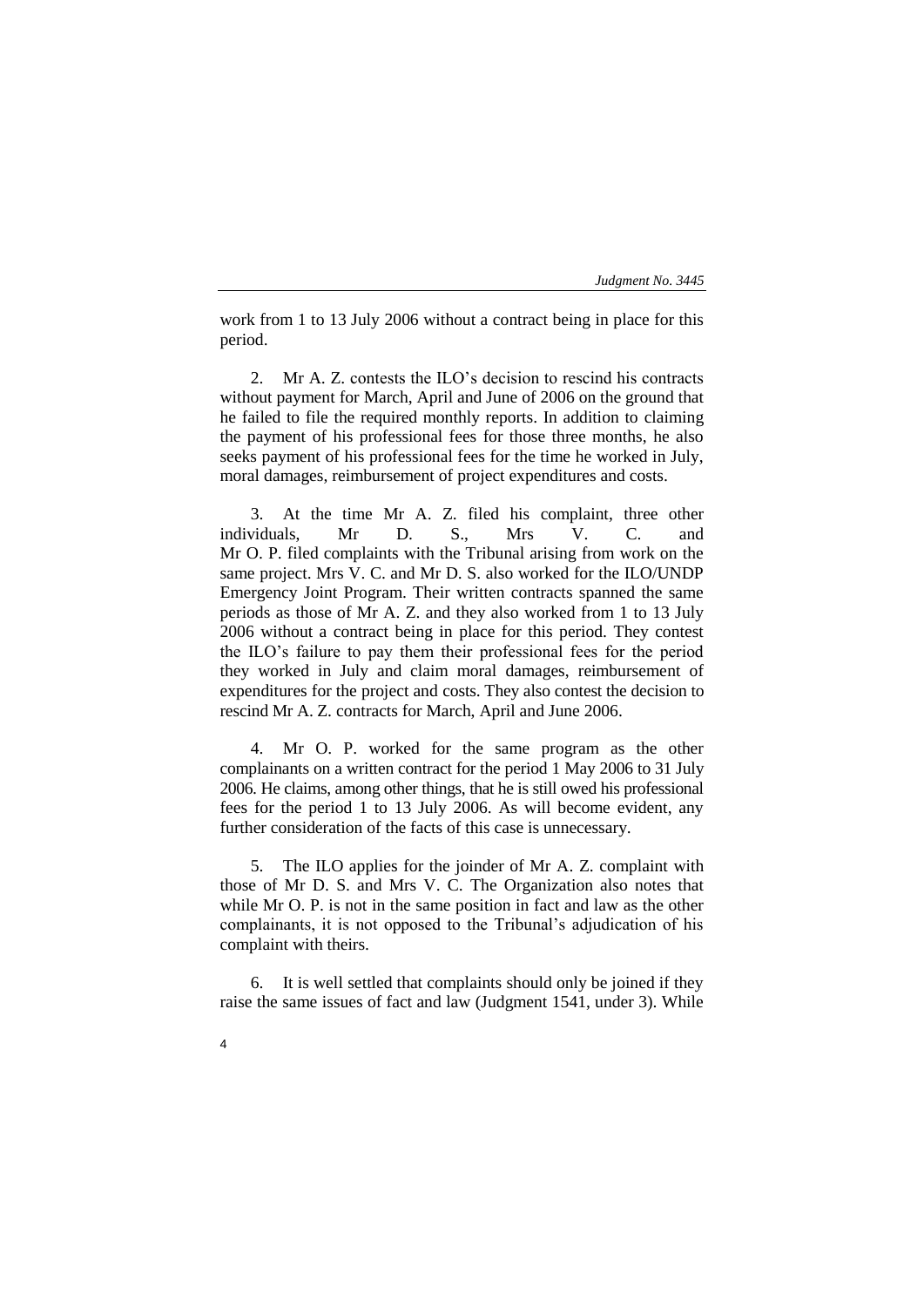the four complaints are not entirely uniform in terms of the substance of the issues of fact and law raised, they may conveniently be dealt with in one judgment and are joined.

7. The Tribunal notes that as the complaints were filed with the Tribunal beyond the ninety-day time limit provided in Article VII of the Statute, the complaints are time-barred and irreceivable.

8. Regarding the complaints of Mr A. Z., Mr D. S. and Mrs V. C., the ILO states that it has set aside sufficient funds in its project accounts to provide for the payment of the professional fees for the months of March, April and June 2006 to Mr A. Z. and for the payment of the professional fees for the period 1 to 13 July 2006 to all three complainants, adjusted for inflation as of the date the complainants refused payment upon receipt of the relevant banking information for each complainant.

9. In the circumstances, the Tribunal urges the complainants Mr A. Z., Mr D. S. and Mrs V. C. to provide their respective banking information to the ILO. The Tribunal expects that upon receipt of the relevant banking information from a complainant the ILO will pay the amount set aside for that complainant.

10. As to Mr O. P. complaint, the evidence shows that he was paid for the period 1 to 13 July 2006 by bank transfer in December 2006. The ILO's request for costs based on the frivolous nature of the complaint is rejected.

11. For the above reasons, the complaints will be dismissed as irreceivable.

## DECISION

For the above reasons,

The complaints are dismissed.